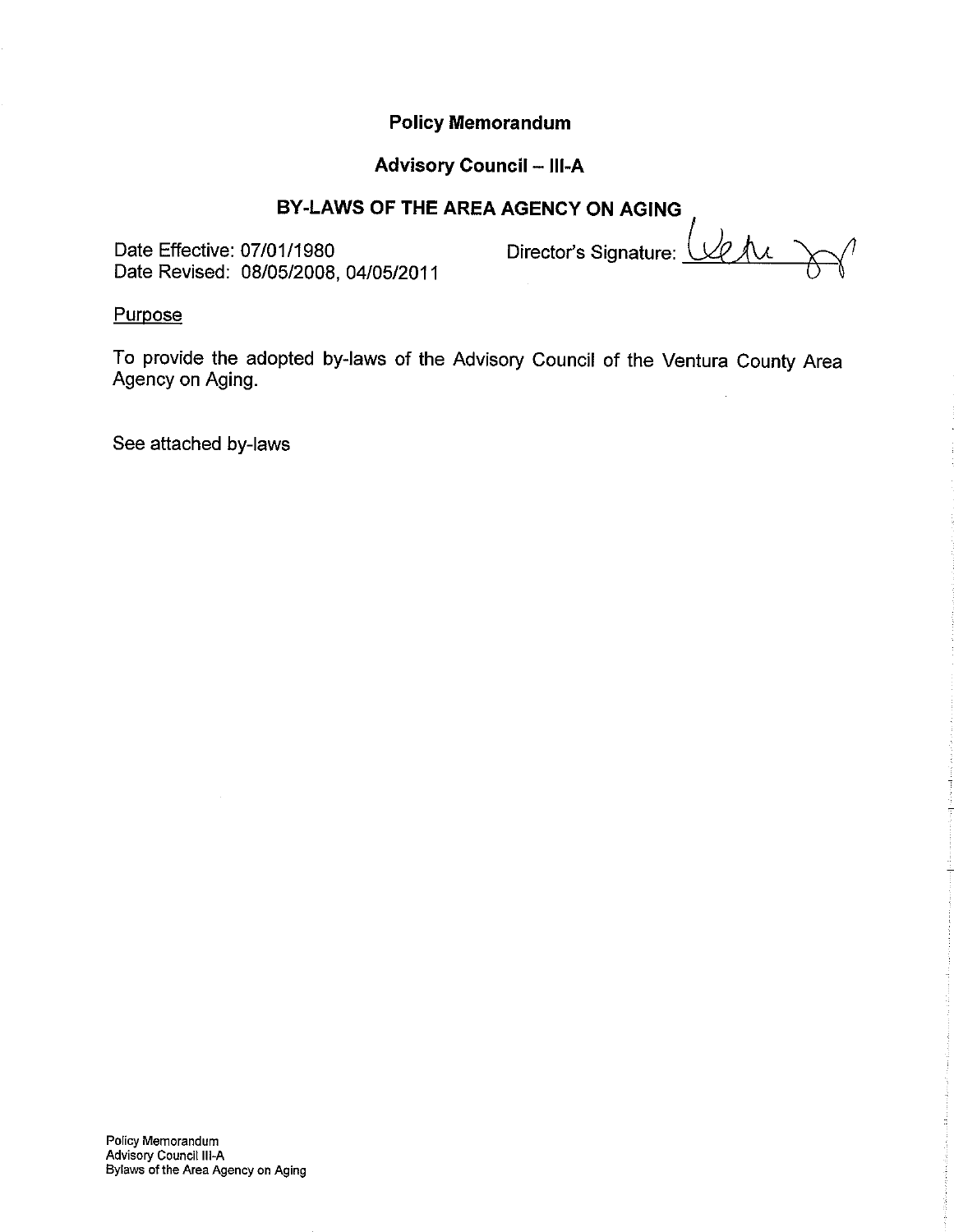#### **VENTURA COUNTY AREA AGENCY ON AGING**

#### **BY-LAWS**

### **ARTICLE I – AUTHORITY**

Section 1 – The name of this organization is the Ventura County Area Agency on Aging (VCAAA), otherwise known as VCAAA, and its jurisdictional region is the County of Ventura.

Section 2 –The VCAAA is a public agency established in accordance with and having the authority defined in the Comprehensive Older Americans Act Amendment of 1978 (PL 95-478) for the purpose of the development, implementation and evaluation of a comprehensive and coordinated service delivery system for persons aged 60 and over in Ventura County.

Section 3 – The VCAAA consists of the Ventura County Board of Supervisors, as policy makers, and Advisory Council and staff.

## **ARTICLE II – OBJECTIVE**

Section 1 – The objectives of the VCAAA include, but are not limited to:

- A. Providing leadership, advocacy and visibility for persons aged 60 and over within Ventura County.
- B. Integrating and consolidating the Older Americans Act Programs as an intrinsic part of the VCAAA's responsibility to contract, monitor, evaluate and give technical assistance to sub-grantees funded by the VCAAA.
- C. Conducting comprehensive planning, which includes the identification and prioritization of goals and related performance objectives as well as program costs projections.
- D. Developing the Ventura County Area Plan based on the above planning process.
- E. Developing the Plan with full knowledge of other public and private planners who are concerned with programs and services for persons aged 60 and over or persons with disabilities.
- F. Designing a service delivery system which is expressed in the Area Plan to meet the wide range and needs of persons aged 60 and over or persons with disabilities in Ventura County and which is consistent with, and implements, the Amended Older Americans Act at the local level.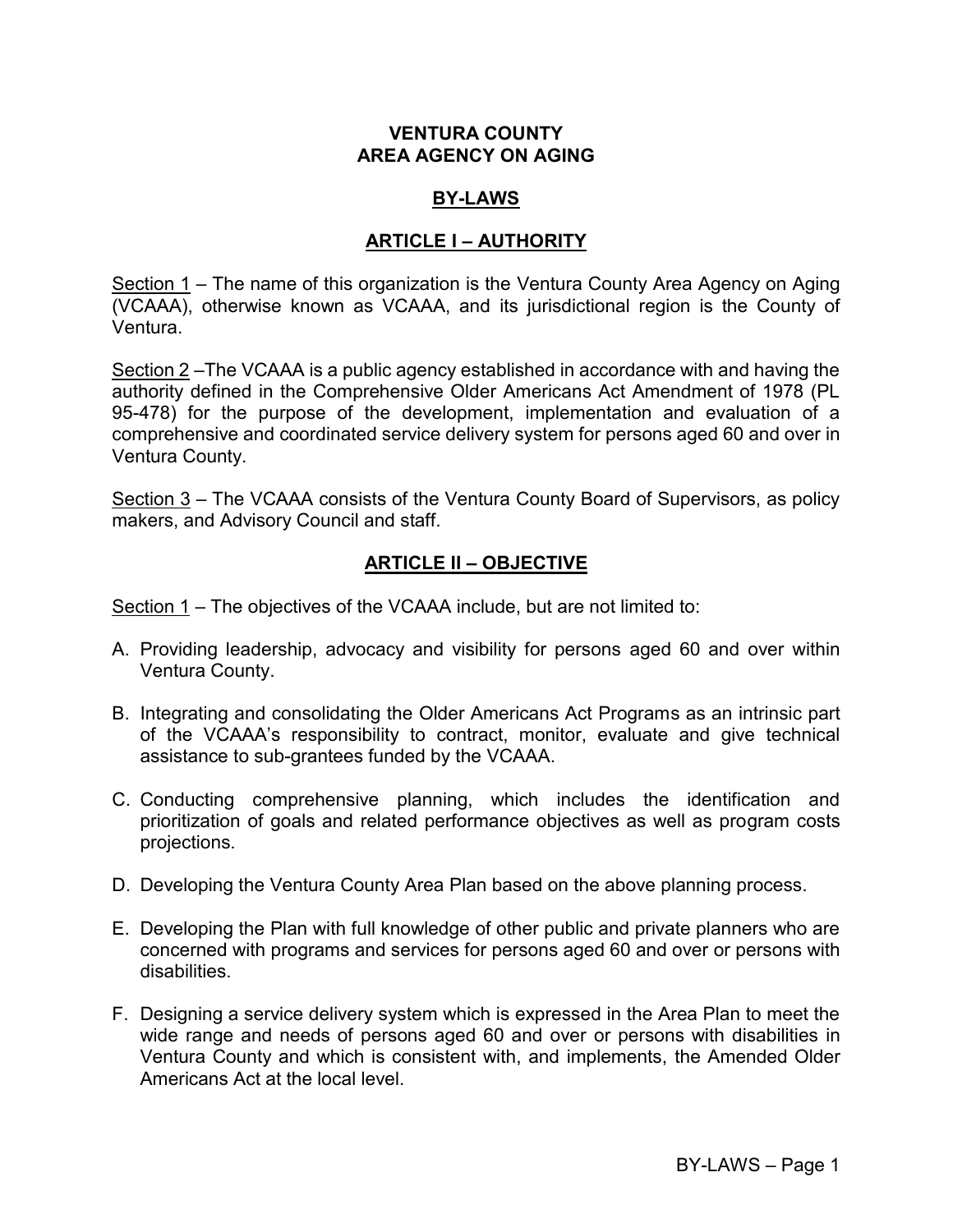- G. Evaluating the product, process, resource allocation and effect of total program, anticipated and actual.
- H. Through program development activities, coordinating and pooling existing public and private resources toward establishing or expanding services identified by the planning process as priority needs of persons aged 60 and over or persons with disabilities in Ventura County.
- I. Developing an evaluation procedure and conducting evaluations to monitor performance of sub grantees.
- J. Disseminating information to persons aged 60 and over or persons with disabilities in Ventura County. This shall include providing information regarding available services as well as providing reports on the activities of the VCAAA.
- K. Providing service to and advocating for persons under the age of 60 as required by the amended Older Americans Act and/or the Older Californians Act.

#### **ARTICLE III - POLICY**

Section 1 – The Ventura County Board of Supervisors shall be the policy making body of the VCAAA.

Section 2 – Comments and recommendations by the Advisory Council on policy matters shall be submitted to the Board of Supervisors by the Director of the VCAAA.

Section 3 – The Director and staff of the VCAAA shall provide the Advisory Council with sufficient background material and information submitted in reasonable time to enable the Advisory Council to study and comment upon all matters requiring its input which is to be brought before the Board of Supervisors. Staff shall be required to apprise the Advisory Council of all other Agency matters brought before the Board of Supervisors at regularly scheduled Advisory Council meetings.

## **ARTICLE IV – ADVISORY COUNCIL**

Section 1 – The Advisory Council is a principal advocate body on behalf of all persons aged 60 and over within the Planning and Service Area (PSA).

Section 2 – The duties and powers of the Advisory Council shall be to:

A. Serve as advisor to the VCAAA;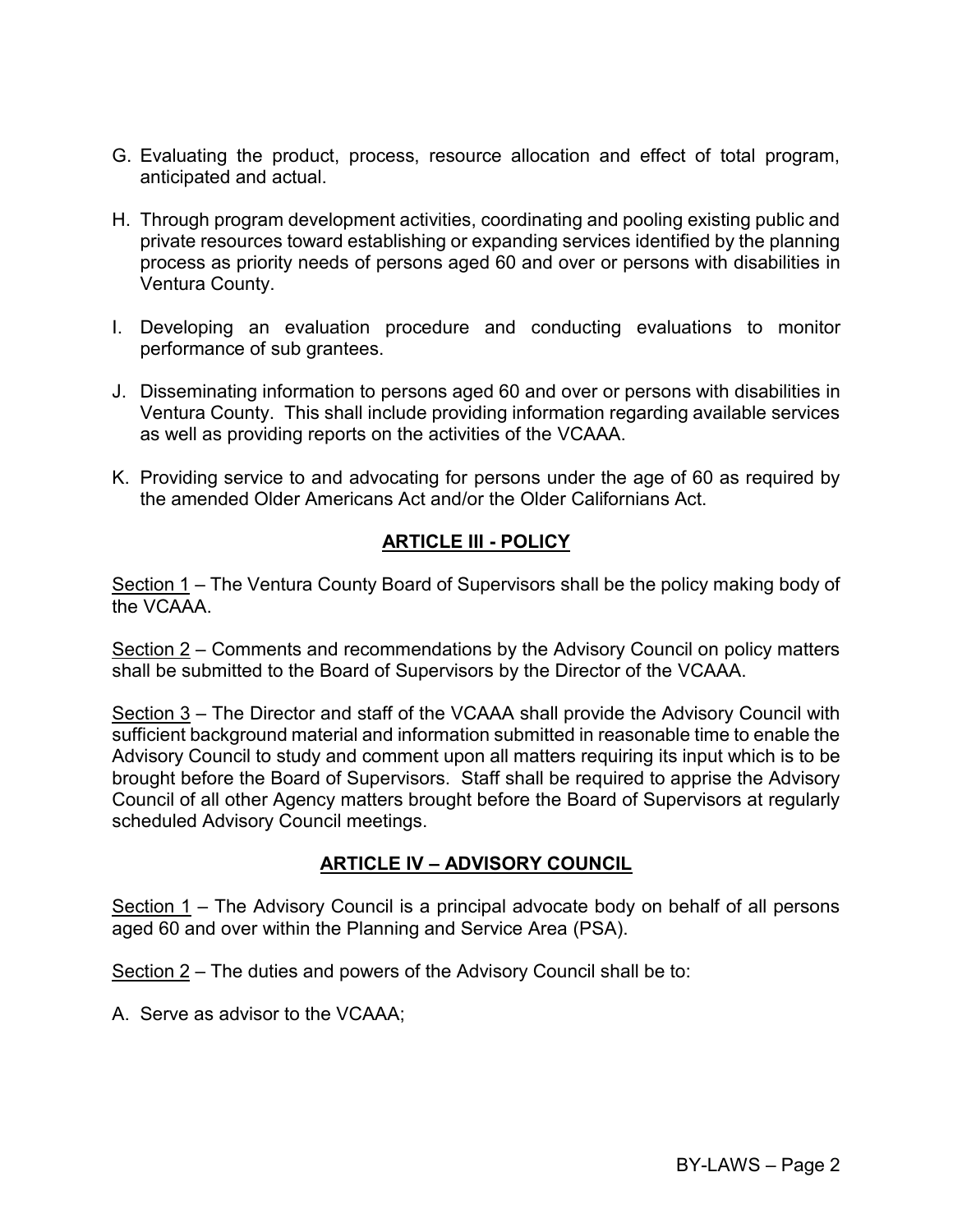- B. Act as an independent advocate for persons aged 60 and older or persons with disabilities, taking positions on matters pertaining to federal, state and local policies, programs and procedures, and any legislation affecting older persons;
- C. Actively seek advice from community Councils on Aging, senior advocacy organizations, local aging commissions, elected officials, and the general public for the purpose of advocating for and making formal presentations on issues of concern to persons aged 60 and older or persons with disabilities and other interested parties.
- D. Inform local senior advocates and organizations on specific legislation pending before local, state and federal governments;
- E. Disseminate information of interest and concern to persons aged 60 and older or persons with disabilities;
- F. Be actively involved in the development, implementation and monitoring of the Area Plan. The Area Plan shall include recommendations gathered from surveys of senior service providers, community leaders and seniors themselves on the services needed to improve the lives of persons aged 60 and older or persons with disabilities. Programs recommended and developed will fall within the scope of the VCAAA. The Area Plan shall be made available to the Department of Aging (CDA), the California Commission on Aging (CCOA), and, insofar as resources permit, to all other interested parties that seek a copy of the report.
- G.Hold public hearings on the Area Plan with no less than 30-day notification to the general public and the senior constituency regarding dates, time and location;
- H. Review, comment on, and make recommendations on proposals submitted to VCAAA for funding;
- I. Act as a two-way communication link between the VCAAA and its communities and/or organizations.

Section 3 – The Advisory Council shall be non-partisan in the conduct of its duties and functions.

Section 4 – Advisory Council members shall be reimbursed by the VCAAA for all authorized actual necessary expenses (Advisory Council meetings, authorized committee meetings and authorized taskforces) and incurred while carrying out the duties of such Advisory Council within the Planning and Service Area (PSA). Provision for such reimbursement shall be made in the Area Plan budget at formally established rates.

Section 5 – The VCAAA shall provide staff assistance to the Advisory Council to assist in carrying out specified duties.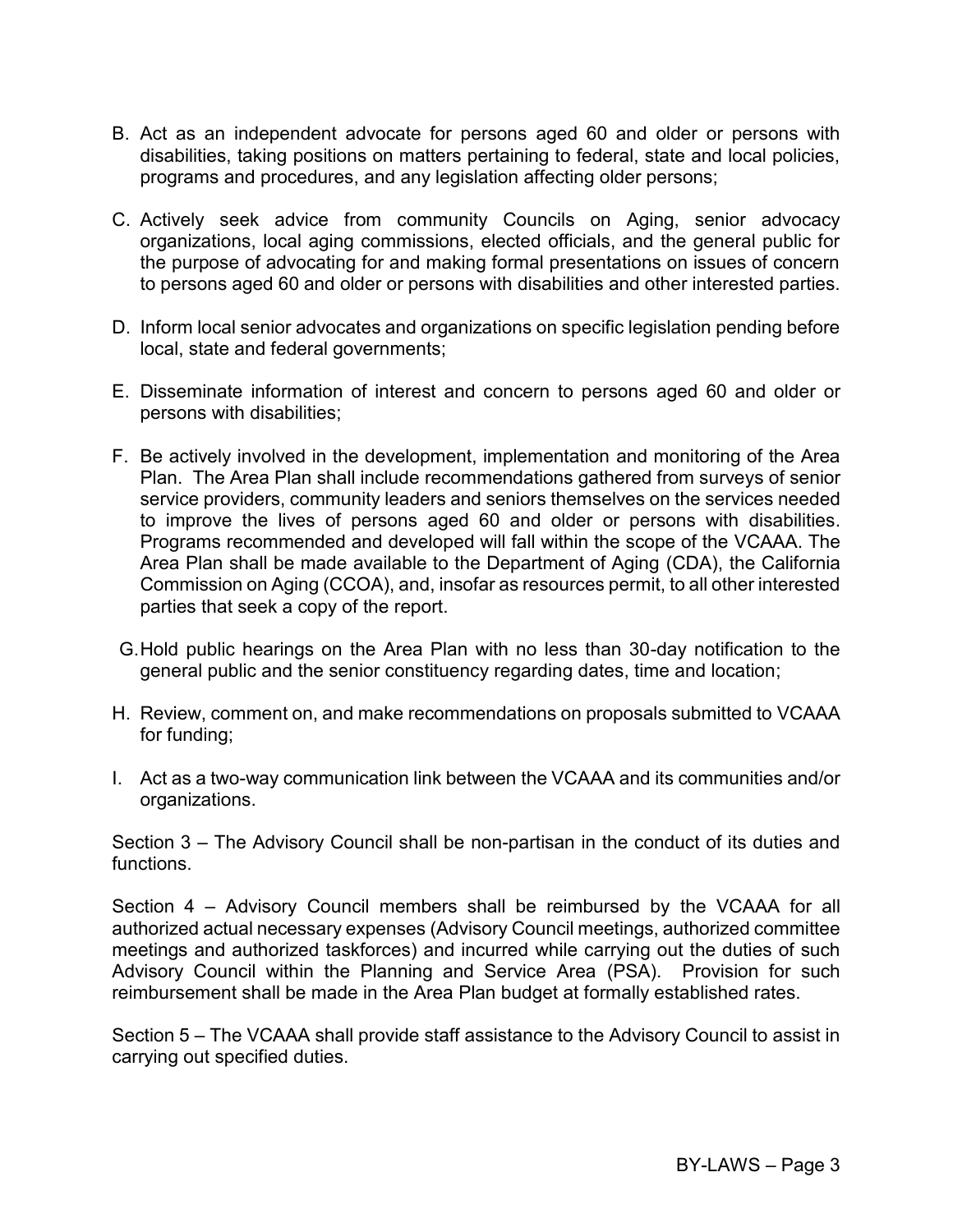## **ARTICLE V - ADVISORY COUNCIL MEMBERSHIP**

#### Section 1 -

- A. Total membership on the Advisory Council shall be no less than 20 and no more than 40 persons and shall reflect compliance with federal and state guidelines.
- B. Membership shall be selected through a process designed by the local governing bodies and the Planning and Service Area (PSA) within which the Area Agency on Aging operates. No more than fifty percent (50%) of the Advisory Council's membership shall be appointed by one official or body of officials.
- C. Membership shall be composed of:
	- 1. A majority of persons 60 years of age or older;
	- 2. At least one service provider;
	- 3. Members who reflect the geographic, racial, economic and social complexion of the Planning and Service Area they represent;
	- 4. At least one disabled person to represent the interests of persons with disabilities.
	- 5. At least one member must represent the interests of the family caregiver.
	- 6. At least one member to represent the interest of lesbian, gay, bisexual and transgendered (LGBT) seniors.
	- 7. At least one member to represent the interest of military veterans.
	- 8. At least one member to represent the mental health issues of seniors.
	- 9. In line with California Department of Aging requirements, three California Senior Legislature representatives to represent the interests of the VCAAA and its senior constituency to the California Senior Legislature.
- D. Advisory Council composition requirements shall be complied with as vacancies occur. Preference will be given to people age 60 and older.

Section 2 - The process for membership selection to the Advisory Council shall be as follows:

A. Each local Council on Aging, at a regularly scheduled meeting of its membership, shall elect two (2) members to the Advisory Council.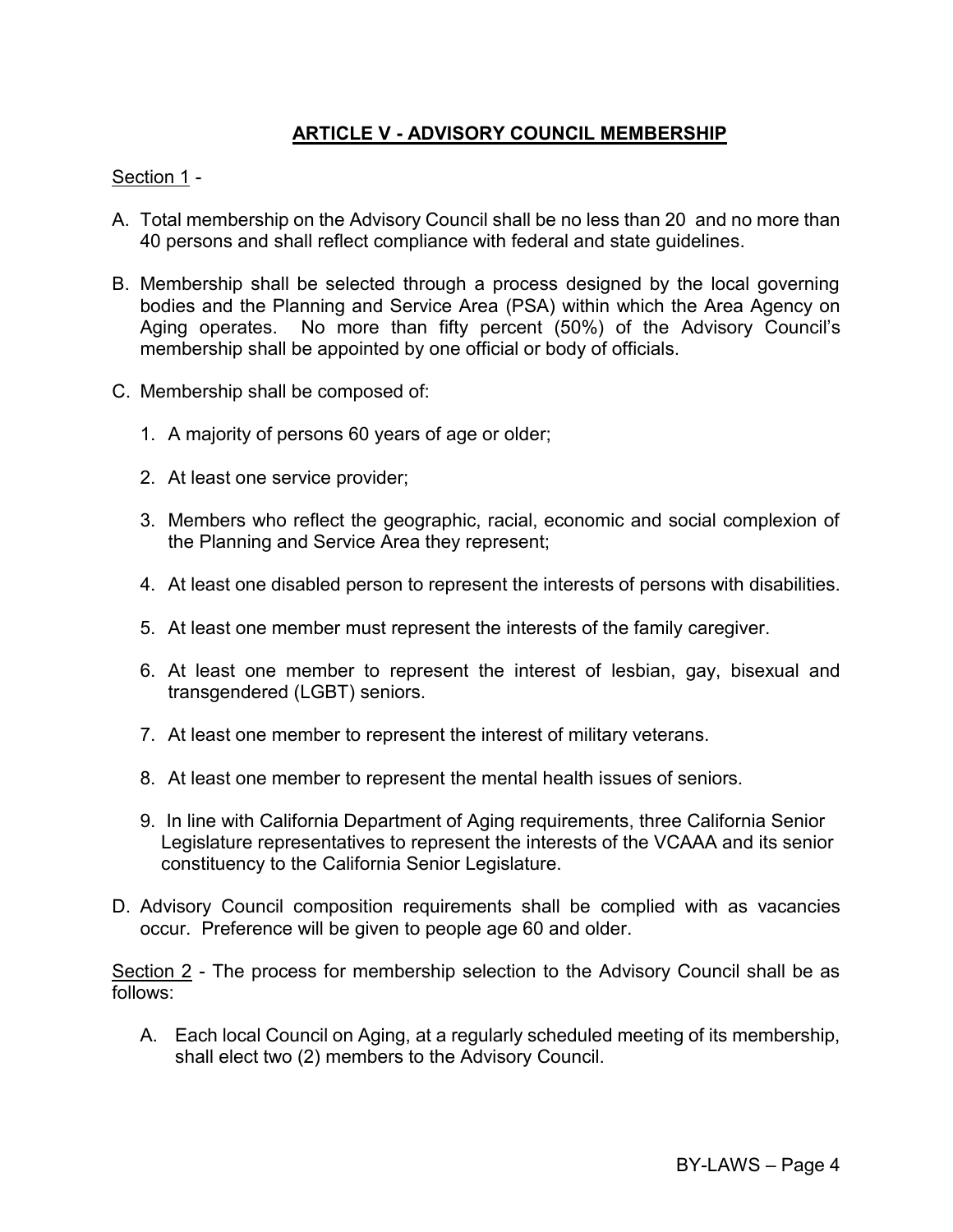- 1. The local Council on Aging shall recommend two (2) members to the City Council. The City Council shall then ratify or deny the recommendations.
- 2. When ratified, the two (2) members shall be seated on the Advisory Council.
- 3. If denied, the local Council on Aging shall elect another member using the same process. This shall continue until such time as the City Council approves the local Council on Aging's designation.
- 4. This process will seat twenty (20) Advisory Council members.
- 5. In the absence of a local Council on Aging, or if the local Council on Aging delegates nominating authority to the local Senior Center Director, the Senior Center Director shall recommend two (2) members to the Advisory Council.
	- a. The City Council shall then ratify or deny the recommendation.
	- b. When ratified, the two (2) members shall be seated on the Advisory Council.
	- c. If denied, the Senior Center Director shall recommend another member or members using the same process. This process shall continue until such time as the City Council approves the Senior Center Director's recommendation.
- B. The Board of Supervisors will appoint six (6) to the Advisory Council and in those appointments will ensure that the Agency requirements for minority representation are met. One (1) of these appointments will be from the unincorporated areas whenever possible. Supervisorial appointments will be made after ratification of members elected by the local Council on Aging.
- C. The Advisory Council will elect three California Senior Legislature representatives to serve four year terms.
- D. The twenty-nine (29) Advisory Council members thus seated will elect the following seven members from focused populations: two (2) Service Provider members, one (1) Family Caregiver representative, one (1) member to represent the interest of LGBT seniors, one (1) member to represent the interest of military veterans, one (1) member to represent the interests of people with disabilities, and one (1) member to represent the interest of seniors with mental health issues. This shall be done by democratic process.
- E. The immediate past chairperson of the Advisory Council will sit as a member of the Advisory Council.
- F. For mid-term vacancies, the appointing authority shall appoint a representative to serve the remainder of the term or shall follow the process of electing new member (see Article V, Section 2, A and D) .

Section 3 – All members have a duty to inform the Advisory Council, committee and/or taskforce if they have a conflict of interest. They are prohibited from casting a vote on any matter which has a direct bearing on the services to be provided by that member or by the entity which that member represents on the Council. Under AB 1234, the State of California requires board members to complete a biennial ethics course. Members are also required to file Form 700 forms at the start of the term, annually and upon leaving their position.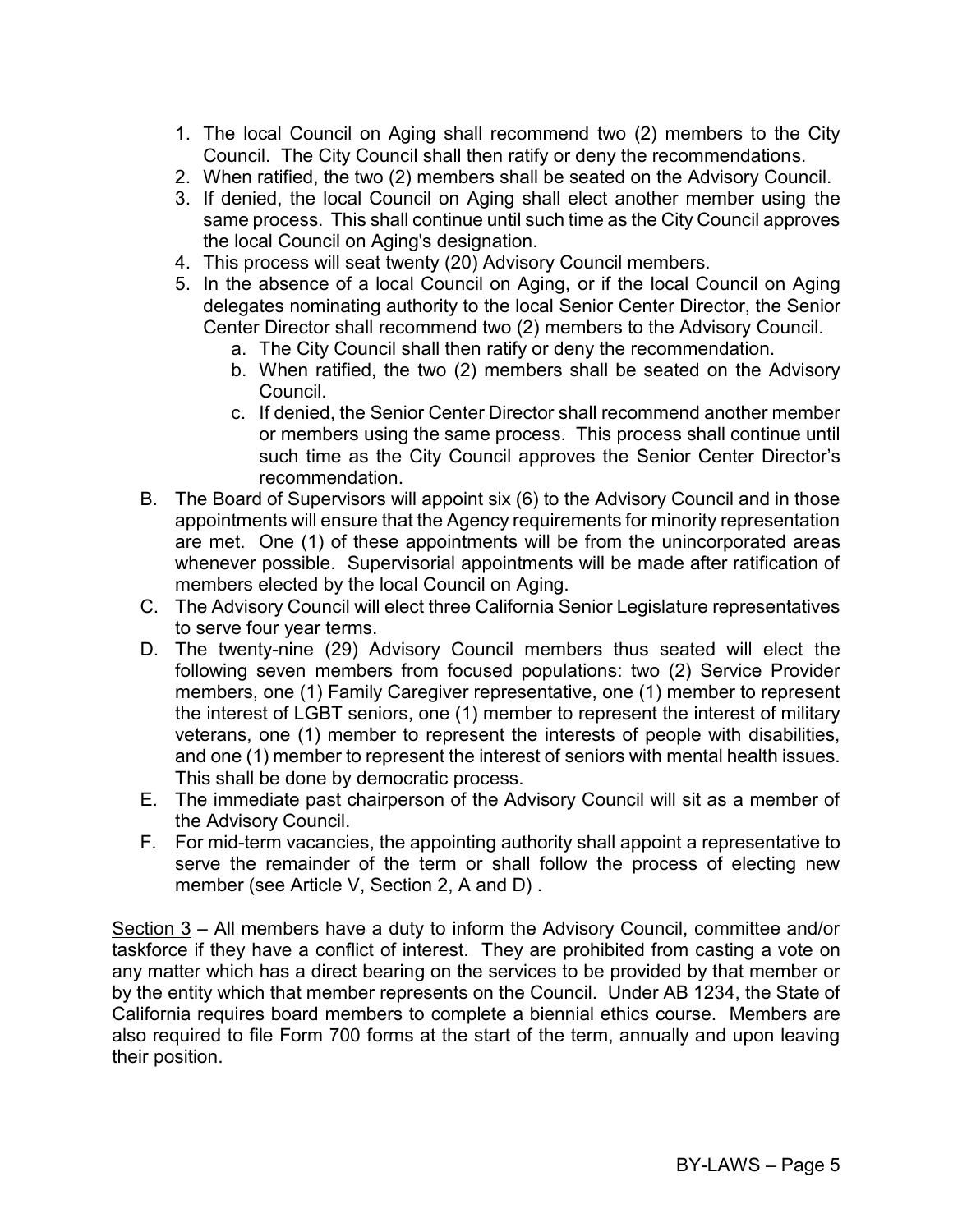Section 4 – Names and required information about Supervisorial Advisory Council members shall be submitted to the Ventura County Board of Supervisors for review to ensure compliance with federal and state mandates concerning composition of the Advisory Council. In the event of non-compliance for any reason, the Advisory Council shall identify the cause of the non-compliance and shall make recommendations to the appropriate sponsoring authorities to attempt to correct the non-compliance. The VCAAA shall receive the recommendation, review it and adopt or alter the recommendation to achieve compliance. The Director of the VCAAA shall implement the action of the Board of Supervisors.

Section 5 – The term of membership for individuals on the Advisory Council shall be two (2) years. At the conclusion of a two-year term, an Advisory Council member may be reelected or re-appointed for a second or third two-year term by the appointing authority. No individual may serve more than six consecutive years on the Advisory Council. An individual may serve again after at least a one-year absence. Exceptions may be made at the discretion of the appointing authority, except for California Senior Legislature members.

Section  $6$  – Each member of the Advisory Council is entitled to one vote on each matter submitted to a vote of the Advisory Council. Proxy voting and absentee ballot voting is not permitted.

Section 7 – Responsibilities of members of the Advisory Council:

Members shall:

- A. Attend the duly called meetings of the Advisory Council;
- B. Read and study, in advance, all written material provided them in preparation for duly called meetings of the Advisory Council;
- C. Serve on at least two (2) committees of the Advisory Council. A member may serve via teleconference for all committees except for the Planning and Allocation Committee, which must always hold in-person meetings;
- D. Become knowledgeable about the problems and needs of the persons aged 60 and older;
- E. Become knowledgeable about the various service delivery systems which impact the elderly at the federal, state and local levels;
- F. Have the dual responsibility to accurately report facts and conditions of their constituency to the Advisory Council as well as the actions of the Advisory Council to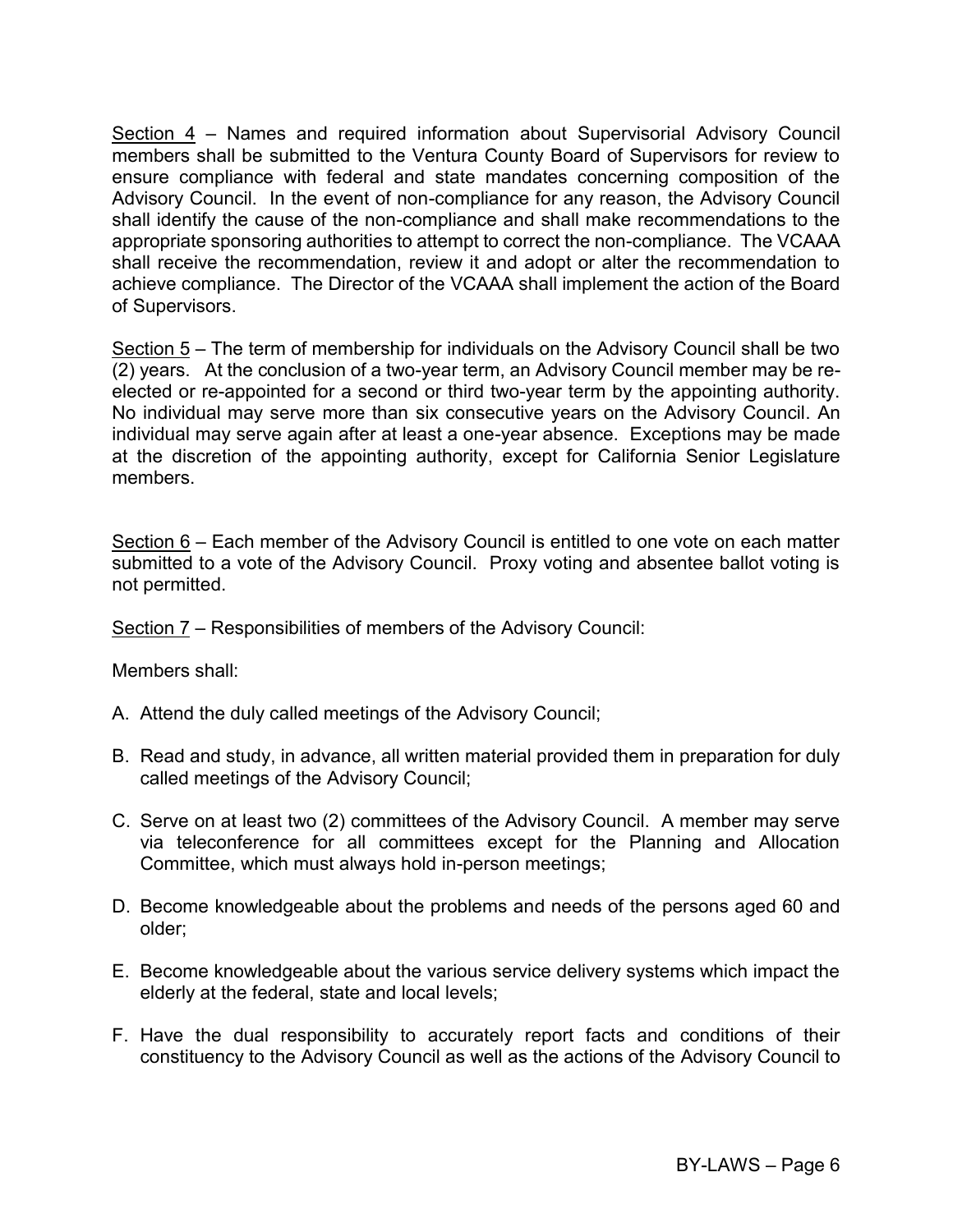their constituency and the general public including advocacy initiatives recommended by the Advisory Council.

Section 8 – Public statements on behalf of VCAAA shall reflect official positions of the Advisory Council and shall be issued through proper channels. Members who violate this provision shall be subject to removal by a majority vote of the Advisory Council subject to approval of the Board of Supervisors.

Section 9 – Members who have been absent from three consecutive meetings (excused or unexcused) may be automatically removed from the Council. The sponsoring authority shall elect/appoint another person. Members shall apprise the Director of the VCAAA of anticipated absences.

Section 10 – In the event of death or resignation of a member the sponsoring authority shall elect/appoint another member. A member may resign by addressing a written resignation to the Chairperson of the Advisory Council or the Director.

## **ARTICLE VI – OFFICERS OF THE ADVISORY COUNCIL**

Section 1 – The officers of the Advisory Council shall be Chairperson, Vice-Chairperson and Secretary.

#### Section 2 –

- A. Officers shall be elected at the regular June meeting each year by Advisory Council members. Nominations shall be made in two ways: (1) by a nominating committee, who will develop and present a proposed slate of officers, and (2) from the floor. Election shall be by simple majority.
- B. The Chairperson of the Advisory Council shall be 55 years of age or older.

Section 3 – The officers of the Advisory Council shall be elected for a one-year term. An officer may be re-elected for a second or third one-year term. No individual shall serve more than three full consecutive terms in the same office. No member shall hold more than one office at a time.

Section 4 – The Chairperson shall preside at all meetings of the Advisory Council, sign all letters, reports, and other communications of the Advisory Council, and perform any and all other duties prescribed by the Advisory Council from time to time. The Chairperson may serve as an ex-officio member of all committees.

Section 5 – The Vice-Chairperson shall represent the Chairperson and/or substitute in the performance of the Chairperson during his/her absence.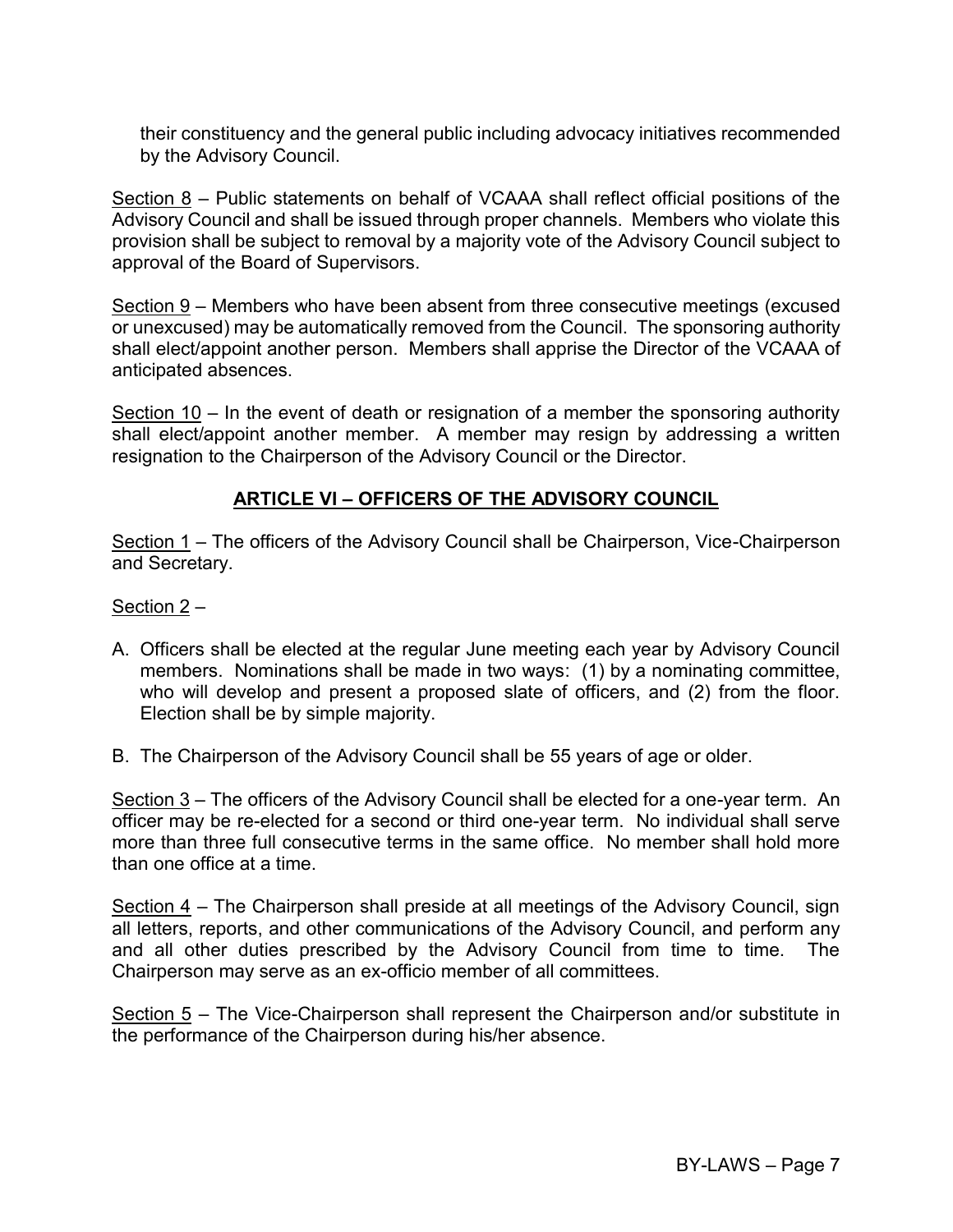Section 6 – The Secretary shall have the responsibility for assuring that the minutes of all meetings of the Advisory Council are properly recorded, filed and disseminated. The Secretary shall also serve as Chair of the Nominating Committee.

## **ARTICLE VII – MEETINGS OF THE ADVISORY COUNCIL**

Section 1 – The Advisory Council shall meet at least six (6) times a year.

Section 2 – The Advisory Council shall meet at a designated time and place. There shall be public notification of all meetings. Procedures for notification of regular meetings and special meetings shall be determined by the Advisory Council.

Section 3 – Special meetings of the Advisory Council may be called in the following ways:

- A. By the Advisory Council Chair;
- B. Jointly by the Vice Chair and Secretary of the Advisory Council upon written request of five or more Advisory Council members;
- C. By the Board of Supervisors.

Section 4 – A quorum shall consist of a simple majority of the total required number of members. A quorum must be present at any meeting at which business is transacted that requires a vote to be taken for any proposal or action. A majority of members present, once a quorum is established, shall be required to approve, disapprove or act on any proposal. Without a quorum, meetings may be held at which informational items are presented and discussed, but no vote or motion can be made.

#### **ARTICLE VIII – COMMITTEES**

Section 1 – The Chairperson of the Advisory Council shall appoint such standing or temporary committees as he/she deems appropriate with the approval of the Advisory Council. Committee members shall appoint a committee chair from among the Advisory Council committee members. Committee members must be Council members and all other attendees are considered guests. Only Committee members may vote on that Committee's business. All members have a duty to inform the Advisory Council, committee and/or taskforce if they have a conflict of Interest. Standing committees include the following: Planning and Allocation, Legislative, By-Laws, Senior Nutrition, Outreach, Health Issues, Livable Communities and Optimal Aging

Section 2 – A minimum three (3) member Nominating Committee will be selected in March of each year in conformance with adopted Advisory Council procedures. Each year this Nominating Committee shall be tasked with reviewing applications and interviewing applicants for the three (3) California Senior Legislature members appointed under Article V, Section C, and the seven (7) members from focused populations appointed under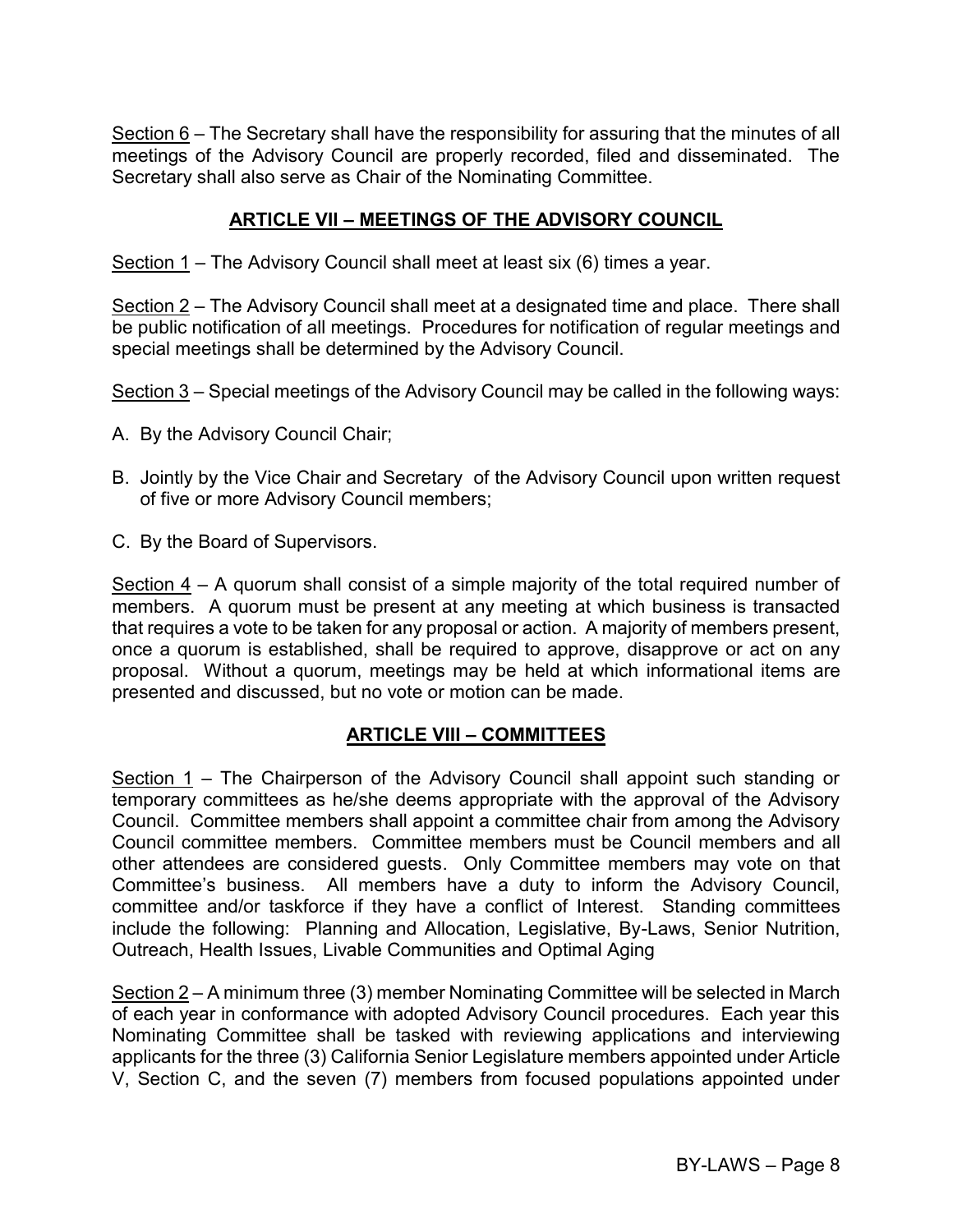Article V, Section D. The Nominating Committee will also propose a slate of names to serve as officers before the full Advisory Council for its consideration and vote at the May meeting. Additionally, the Nominating Committee shall inform the appointing and nominating authorities for all Advisory Council members of requirements for the nominees in compliance with the criteria established by the Older Americans Act, as amended, for representation in the VCAAA, including ethnic composition, disability and income levels. The Nominating Committee shall notify the appointing authorities in sufficient time to allow the seating of Advisory Council members at the July meeting of the Advisory Council. The same Nominating Committee shall be in place until the next one is seated in March. The Secretary of the Advisory Committee shall serve as the Chair of the Nominating Committee unless the Secretary is running for another office, in which case the Secretary will not be a member of the Nominating Committee and the Nominating Committee by majority vote will elect another member as Chair instead.

## **ARTICLE IX – APPOINTMENT OF DIRECTOR**

Section 1 – The Director shall be selected in accordance with County Personnel policies and shall meet the minimum qualifications as established in conformity with the personnel specifications outlined by California Department of Aging (CDA) policy statements and the Older Americans Act, as amended.

Section 2 – The Advisory Council shall elect representatives to participate in the oral interviews of the finalists conducted by County Personnel, and the names of the top applicants shall be submitted to the Board of Supervisors, ranked in order of preference.

Section  $3$  – The Board of Supervisors has final appointment and termination authority after consideration of the recommendations of the Advisory Council representatives and County Personnel.

## **ARTICLE X – DUTIES OF DIRECTOR**

Section 1 – The duties of the Director shall include the administration of the daily operation of the VCAAA; selection and supervision of staff; preparation, implementation and monitoring of the annual budget and the Area Plan. The Director shall represent the VCAAA before public bodies and shall perform such other duties as required by the Board of Supervisors, the Advisory Council and state and federal laws.

Section 2 – The Director shall employ such other employees as are necessary to carry out the required program and policies of the VCAAA and the California Department of Aging (CDA); shall develop requests for proposals; shall monitor contracts and evaluate performance of sub-grantees; shall develop an Area Plan and budget; shall complete required state and federal reports; shall provide technical assistance to organizations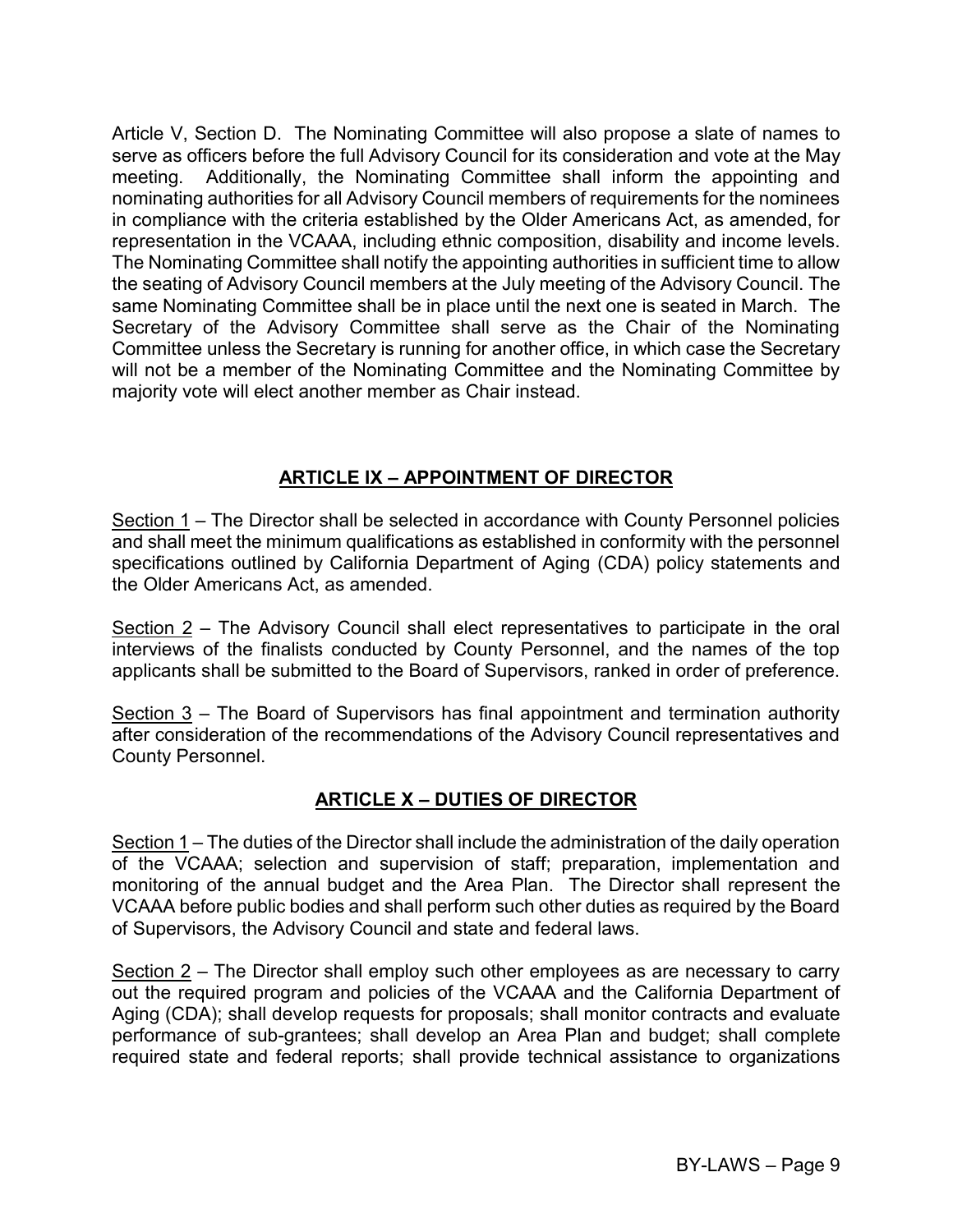seeking or providing services to the elderly; and shall perform all other such duties as appropriate to the operation of the VCAAA.

## **ARTICLE XI – RESPONSIBILITIES OF THE BOARD OF SUPERVISORS**

Section 1 – The Board of Supervisors shall be the policy-making body of the VCAAA and shall be responsible for seeing that its policies are being carried out.

Section 2 – The Board of Supervisors shall select the Director to carry out the Agency's policies.

Section 3 – The Board of Supervisors shall ensure that the provisions of the California Department of Aging (CDA), Older Americans Act, as amended, and all other federal, state and county regulations are carried out.

Section 4 – The Board of Supervisors shall review and approve the preliminary and final annual agency budget and the Area Plan.

# **ARTICLE XII – RESPONSIBILITIES OF THE COUNTY**

Section 1 – the County shall provide the following supportive services to the VCAAA:

- A. Administration of the budget shall be by the CEO's office and processing of revenue and expenditures shall be by the Auditor/Controller's office;
- B. Facility, services and supplies this will include office equipment, county telephone system, and brown mail system;

## **ARTICLE XIII – APPEALS**

An appeal by any person (including senior services providers or applicants for VCAAA grants) of any decision of the VCAAA shall be directed to the Board of Supervisors.

## **ARTICLE XIV – REVIEW OF BY-LAWS**

Every two years the chair of the Advisory Council shall convene a meeting of the by-laws committee to review the by-laws and update as needed. The Advisory Council Policy and Procedures are incorporated by reference. The membership of the Advisory Council shall vote to approve any changes to or new Policies and Procedures.

## **ARTICLE XV – AMENDMENTS TO THE BYLAWS**

These by-laws may be amended at a regular meeting of the Advisory Council after a 30 days written notice to the members of any proposed changes. Amendments shall be